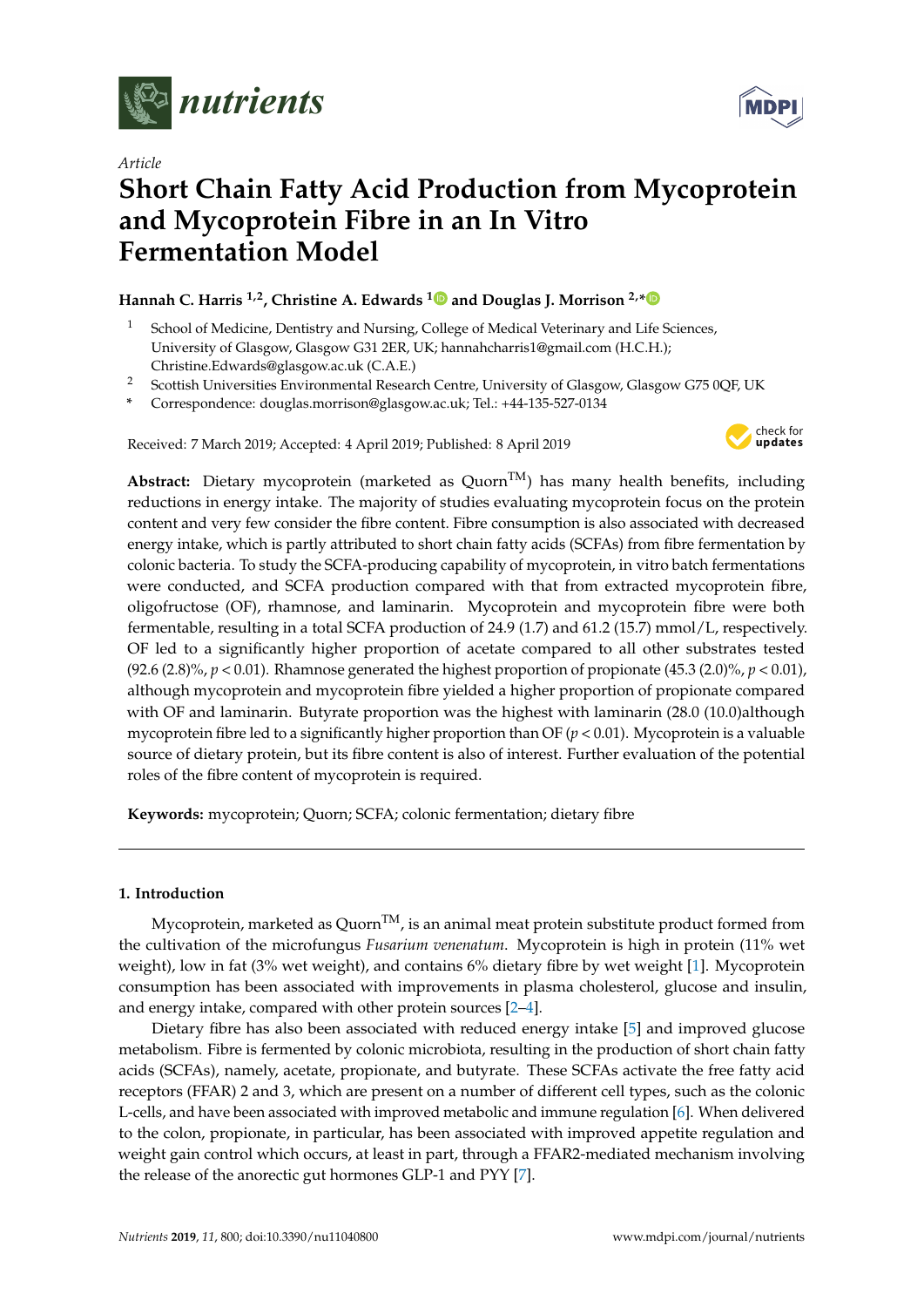Two-thirds of the dietary fibre content within mycoprotein is β-glucan consisting of β(1–3), and β(1–6) bonding, with the remaining third in the form of chitin (*N*-acetyl glucosamine monomers bound by  $β(1-4)$  linkages) [\[1\]](#page-5-0). These bonding linkages occur in a variety of food sources, such as seaweed (containing laminarin) [\[8\]](#page-5-6), mushrooms [\[9\]](#page-5-7), and oats [\[10\]](#page-5-8), all of which have been shown to be fermentable and produce SCFA in vitro. The SCFA-producing capability of mycoprotein is currently unknown. Understanding SCFA production from mycoprotein may help in elucidating the mechanisms by which mycoprotein delivers health benefits.

## **2. Materials and Methods**

## *2.1. Substrates*

Mycoprotein (whole) in the form of Chicken Style Pieces, and isolated mycoprotein fibre powder from an in-house purification method (>75% fibre) was provided by Marlow Foods (Stokesley, UK). Briefly, mycoprotein was digested with 20× (*vol/wt*) of 0.5 M NaOH and residual carbohydrate precipitate was washed and freeze-dried to produce a fibre-rich extract. Rhamnose, laminarin (both from Sigma, Poole, UK), and oligofructose (OF) (Beneo P95) were used for comparison.

## *2.2. Batch Fermentation*

The in vitro fermentations were carried out as previously described [\[11\]](#page-5-9) in 10 mL fermentation vessels containing 100 mg of substrate, a medium containing 200 µL reducing solution, and 4.2 mL of a pre-boiled, pre-reduced fermentation medium consisting of micronutrients, macronutrients, and 0.1% resazurin. The medium was adjusted to pH 7, the vessels sealed to be airtight, and the contents further reduced with oxygen-free nitrogen for one minute. A 32% faecal slurry was prepared by adding pre-boiled, oxygen-free nitrogen cooled sodium phosphate Sorensen's buffer to homogenised stool and then blended and strained to remove particulates prior to injection  $(500 \mu L)$  into the vessel. The vessels were further reduced until they were anaerobic (as indicated by resazurin) using oxygen-free nitrogen, and incubated in a shaking water bath at 37 °C. After 0 and 24 h of incubation, an 800 µL aliquot of fermentation fluid was taken for pH measurement (Mettler Toledo pH meter), and 300 µL of 1 M NaOH added to stabilise the SCFA before extraction and analysis as described in [\[12\]](#page-5-10). Data are presented as means (±SEM) and statistical analysis was performed using ANOVA with post hoc Tukey HSD, as the data were deemed to be normally distributed based on the Shapiro–Wilk test using SPSS version 22 (IBM, Armonk, NY, USA).

## *2.3. Participants*

Stool samples were obtained from three healthy Caucasian individuals (1 female, 2 males, aged 24–25 years), who had not taken antibiotics during the previous 6 months. Ethical permission was granted by the University of Glasgow, College of MVLS, Ethics Committee (ref: 2011023). Faecal donors provided signed informed consent.

## **3. Results**

## *3.1. SCFA Production (Table [1\)](#page-2-0)*

All of the tested substrates were fermentable, with whole mycoprotein resulting in the lowest total SCFA production (24.9 (1.7) mmol/L). The fibre fraction of the mycoprotein resulted in the second highest total SCFA production at 61.2 (15.7) mmol/L, being surpassed only by laminarin (64.1 (9.0) mmol/L). The concentrations of acetate, propionate, and butyrate are shown in Table S1.

The highest proportion of acetate was produced with OF fermentation  $(92.6 \ (2.8)\%)$ ,  $p < 0.01$ ). By contrast, OF was associated with the lowest proportion of propionate (2.6 (0.3)%), whilst rhamnose led to the highest proportion of propionate production (45.3 (2.0)% *p* < 0.01). Whole mycoprotein and mycoprotein fibre both resulted in a significantly higher proportion of propionate production compared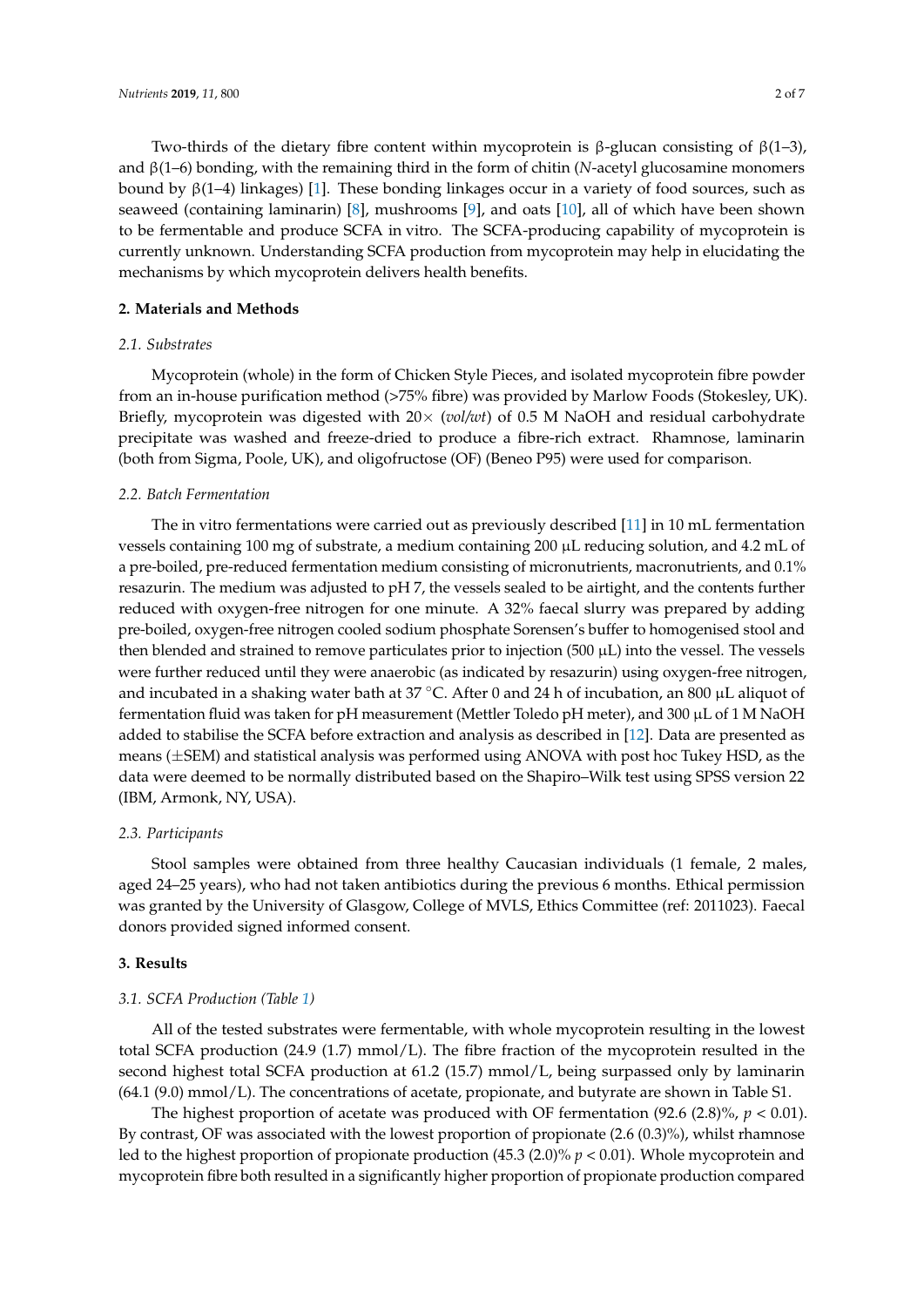to both OF and laminarin (26.0 (3.5)% and 20.3 (1.3)% vs. 2.6 (0.3)% and 7.0 (2.5)% respectively,  $p < 0.001$  for both). Laminarin fermentation generated the greatest proportion of butyrate (28.0 (10.0)%), although whole mycoprotein also led to increased butyrate when compared to OF  $(p < 0.01)$ .

<span id="page-2-0"></span>

|                     |                                          | Ratio (% of SCFA Produced) |                              |                              |  |  |
|---------------------|------------------------------------------|----------------------------|------------------------------|------------------------------|--|--|
| <b>Substrate</b>    | <b>Total SCFA Production</b><br>(mmol/L) | Acetate                    | Propionate                   | <b>Butyrate</b>              |  |  |
| Control (blank)     | 11.13 $(0.93)$ bcdf                      | 56.91 (6.35) $^{\rm b}$    | $20.12(2.17)$ <sup>bcd</sup> | 22.97 (3.88) $^{\rm b}$      |  |  |
| Oligofructose       | 50.05 (4.35) $^{\rm a}$                  | 92.57 (2.82) acdef         | 2.57 (0.34) acef             | 4.86 $(2.72)$ <sup>ade</sup> |  |  |
| Rhamnose            | 51.14 (1.90) $^{\rm a}$                  | 44.77 (3.13) $^{\rm b}$    | 45.33 $(1.95)$ abdef         | 9.90 (2.70) de               |  |  |
| Laminarin           | 64.08 (9.0) <sup>a</sup>                 | 65.04 (11.51) $^{\rm b}$   | 6.95 $(2.48)$ acef           | 28.02 (10.04) bc             |  |  |
| Mycoprotein (whole) | 24.87 $(1.68)$ <sup>d</sup>              | 48.31 (6.53) $^{\rm b}$    | 25.99 $(3.51)$ bcd           | 25.70 $(3.11)$ bc            |  |  |
| Mycoprotein fibre   | 61.15 (15.73) $a$                        | 61.36 (4.17) $^{\rm b}$    | $20.25(1.28)$ <sup>bcd</sup> | 18.39 (5.18)                 |  |  |

Mean (SEM),  $n = 3$ . Total SCFA production was calculated as the sum of acetate, propionate, and butyrate. Ratio calculated as a percentage of the total production. Superscript letters indicate significant difference from corresponding substrate where  $a^a$ —control,  $b^b$ —oligofructose,  $c^c$ —rhamnose,  $d^d$ —laminarin,  $c^e$ —mycoprotein (whole),  $f$ —mycoprotein fibre,  $g$ —not significantly different from any other substrate.

#### *3.2. Ranking of Substrates (Table [2\)](#page-3-0)*

Variability between the SCFAs from each stool donor was noted, for example, the amount of SCFA produced from mycoprotein fibre ranged from 37.5 to 90.9 mmol/L. SCFA production was ranked for each substrate and OF, laminarin, and mycoprotein fibre all ranked within the top three for acetate production (though the exact order differed for each stool donor). Rhamnose and mycoprotein fibre ranked first and second for propionate production in all three donors while laminarin was ranked first for butyrate production for all three donors and mycoprotein fibre ranked second for two of the three stool donors.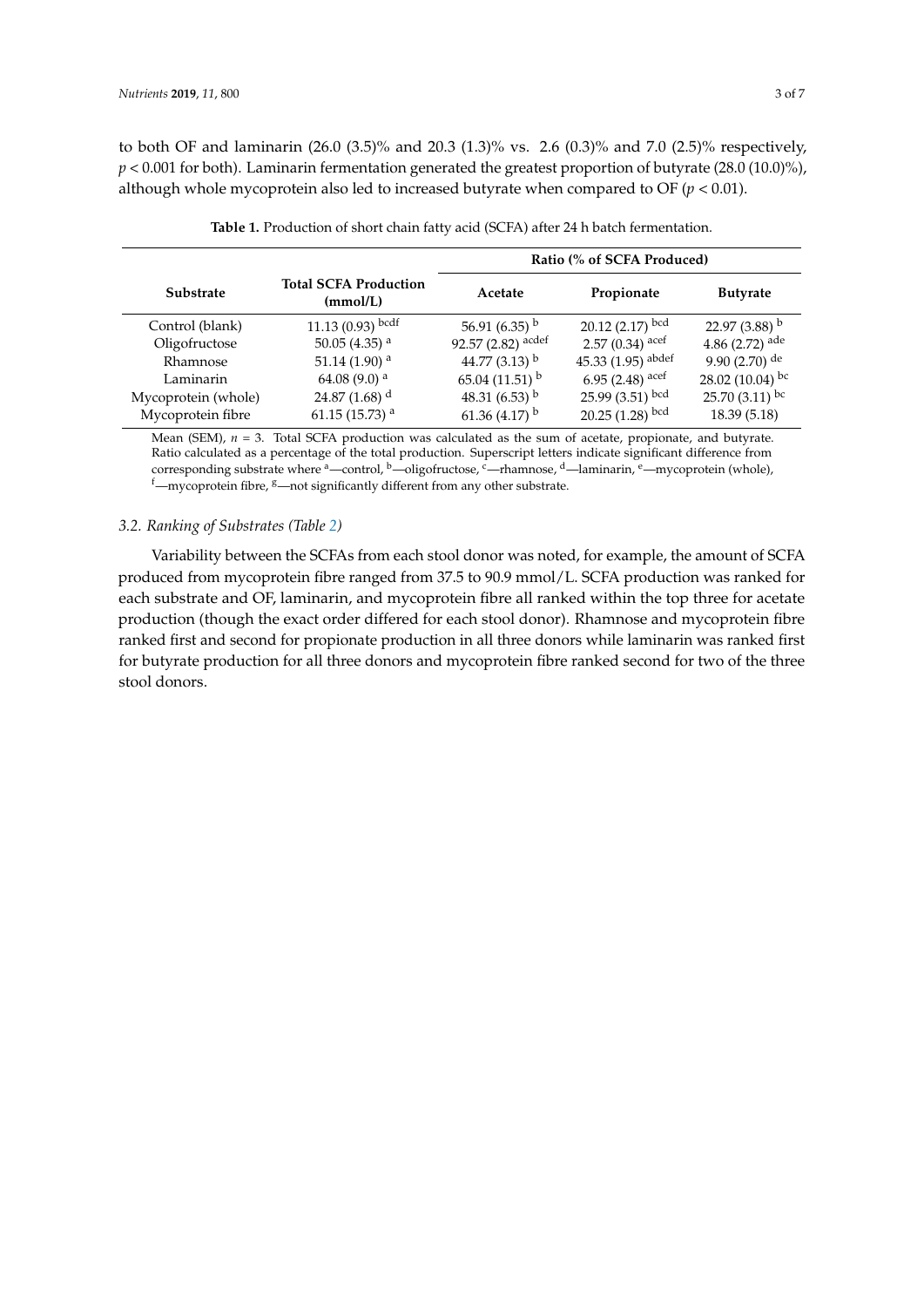|      | Acetate                |                        |                        | Propionate             |                        |                        | <b>Butyrate</b>        |                        |                        |
|------|------------------------|------------------------|------------------------|------------------------|------------------------|------------------------|------------------------|------------------------|------------------------|
| Rank | P <sub>1</sub>         | P <sub>2</sub>         | P <sub>3</sub>         | P <sub>1</sub>         | P <sub>2</sub>         | P3                     | P1                     | P <sub>2</sub>         | P3                     |
|      | OF                     | Laminarin              | Mycoprotein fibre      | Rhamnose               | Rhamnose               | Rhamnose               | Laminarin              | Laminarin              | Laminarin              |
|      | Laminarin              | OF                     | OF                     | Mycoprotein fibre      | Mycoprotein fibre      | Mycoprotein fibre      | Mycoprotein fibre      | Mycoprotein<br>(whole) | Mycoprotein fibre      |
| 3    | Mycoprotein fibre      | Mycoprotein fibre      | Laminarin              | Mycoprotein<br>(whole) | Mycoprotein<br>(whole) | Laminarin              | Mycoprotein<br>(whole) | Rhamnose               | Mycoprotein<br>(whole) |
|      | Rhamnose               | Rhamnose               | Rhamnose               | Laminarin              | Laminarin              | Mycoprotein<br>(whole) | Rhamnose               | Mycoprotein fibre      | Rhamnose               |
|      | Mycoprotein<br>(whole) | Mycoprotein<br>(whole) | Mycoprotein<br>(whole) | Control                | Control                | Control                | OF                     | OF                     | Control                |
| 6    | Control                | Control                | Control                | OF                     | OF                     | OF                     | Control                | Control                | OF                     |

**Table 2.** Ranking of SCFA production in in vitro cultures for each stool donor.

<span id="page-3-0"></span>P1 = stool donor 1, P2 = stool donor 2, P3 = stool donor 3. Rank number 1 = top, Rank number 6 = bottom. OF—oligofructose.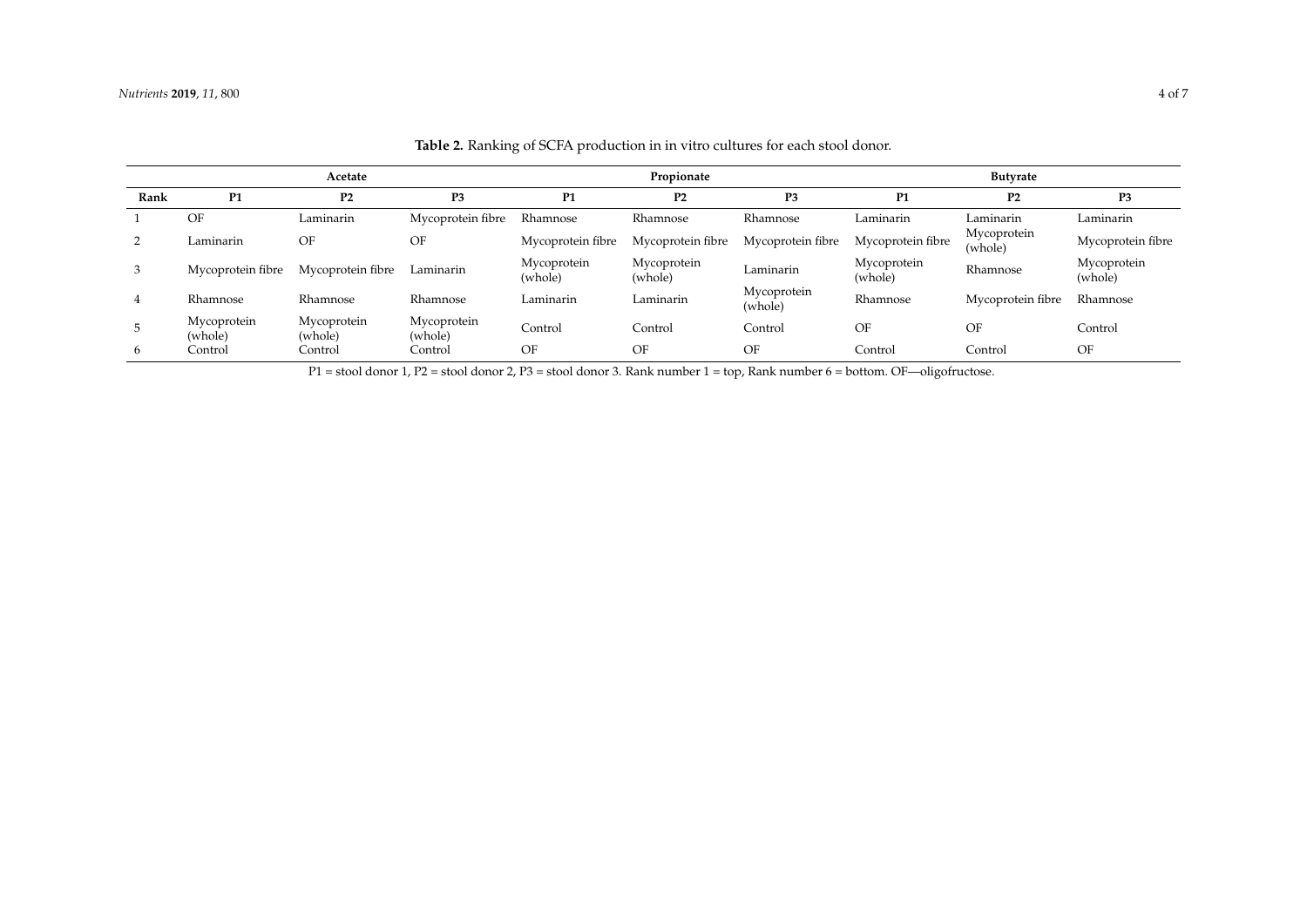#### **4. Discussion**

Mycoprotein (commercially known as  $Quorn<sup>TM</sup>$ ) is marketed as a sustainable high-quality alternative protein source to animal protein due to its high protein content (11% wet weight). Its protein content has been associated with many beneficial health effects such as reduced energy intake, and improved plasma insulin and cholesterol [\[2](#page-5-1)[–4](#page-5-2)[,13](#page-5-11)[,14\]](#page-5-12). However, these health benefits may also result from the fibre content of mycoprotein.

Mycoprotein is composed of 6% fibre, comprised of chitin and β-glucan. β-Glucan is fermentable, leading to the production of SCFA, and has been shown to reduce plasma cholesterol [\[15\]](#page-5-13). Chitin is not commonly consumed in Western diets, and studies on the effect of chitins on the human gastrointestinal tract and on the gut-mediated effects on innate and adaptive immunity are lacking. However, chitosan, the soluble fraction of chitin, has been shown to reduce energy intake and total cholesterol in overweight individuals consuming  $3 g/day$  and hypercholesterolemic individuals consuming 1.2 g/day [\[16,](#page-6-0)[17\]](#page-6-1). A 75 g serving of mycoprotein contains 1.5 g of chitin and 4 g of β-glucan, indicating that both chitin and β-glucan may have an effect.

Here, we have demonstrated that whole mycoprotein pieces and the isolated fibre fraction are both fermentable in vitro, and lead to the production of SCFAs. Whole mycoprotein fermentation led to the production of 24.9 (1.7) mmol/L, which was the lowest of all of the substrates tested. By contrast, mycoprotein fibre led to the production of 61.2 (15.7) mmol/L which was significantly higher than that of the control 11.1 (0.9) mmol/L, and did not significantly differ from any of the other fermentable substrates tested. Within this study the total amount of SCFA produced was slightly different than previously noted; for example, Gietl et al. observed that rhamnose led to the production of 60.7 mmol/L total SCFA compared with 51.1 mmol/L in this study [\[18\]](#page-6-2).

Whole mycoprotein contains 6% dietary fibre, and the mycoprotein fibre was 75% dietary fibre, indicating that whole mycoprotein led to 5 times more SCFA than mycoprotein fibre (per gram). No predigestion step was performed on any of the substrates tested prior to in vitro fermentation, and it is unlikely that the whole mycoprotein would be completely indigestible within the small intestine, indicating that products other than fibre may have undergone fermentation, resulting in the production of SCFA.

When the proportions of acetate, propionate, and butyrate were considered, whole mycoprotein led to significantly higher proportions of propionate compared with inulin and laminarin, but significantly lower than rhamnose, and with significantly higher levels of butyrate compared to rhamnose and oligofructose. Mycoprotein fibre led to significantly higher proportions of propionate compared with inulin and laminarin, but lower than rhamnose. Whole mycoprotein led to the second highest proportion of propionate (26.0 (3.5)%), second only to rhamnose (45.3 (2.0)%), which is considered propiogenic in vitro [\[18\]](#page-6-2). Mycoprotein also ranked second for butyrate production, second only to laminarin. This preference for propionate and butyrate production is likely due to the β-glucan content, which has been previously shown to result in higher in vitro propionate and butyrate production [\[10\]](#page-5-8). This preference is also of potential importance, as both are able to stimulate the release of PYY and GLP-1 by activating the FFAR2 and FFAR3 receptors found within colonic enteroendocrine cells [\[6\]](#page-5-4). Targeted delivery of  $\sim$ 2.5 g/day of propionate in the form of an inulin propionate ester (10  $g$ /day) to overweight individuals and 5% ( $w/w$ ) butyrate to mice both inhibit weight gain and reduce energy intake [\[7,](#page-5-5)[19\]](#page-6-3). Whether this selective increased production of propionate from mycoprotein and mycoprotein fibre explains some of the health benefits of mycoprotein consumption remains to be elucidated.

#### **5. Conclusions**

We have shown that mycoprotein, and the purified dietary fibre fraction of mycoprotein are a fermentable and produce SCFA. Mycoprotein and mycoprotein fibre appeared to promote propionate and butyrate production at the expense of acetate. The role of **mycoprotein** fibre in the observed health benefits from mycoprotein warrants further investigation.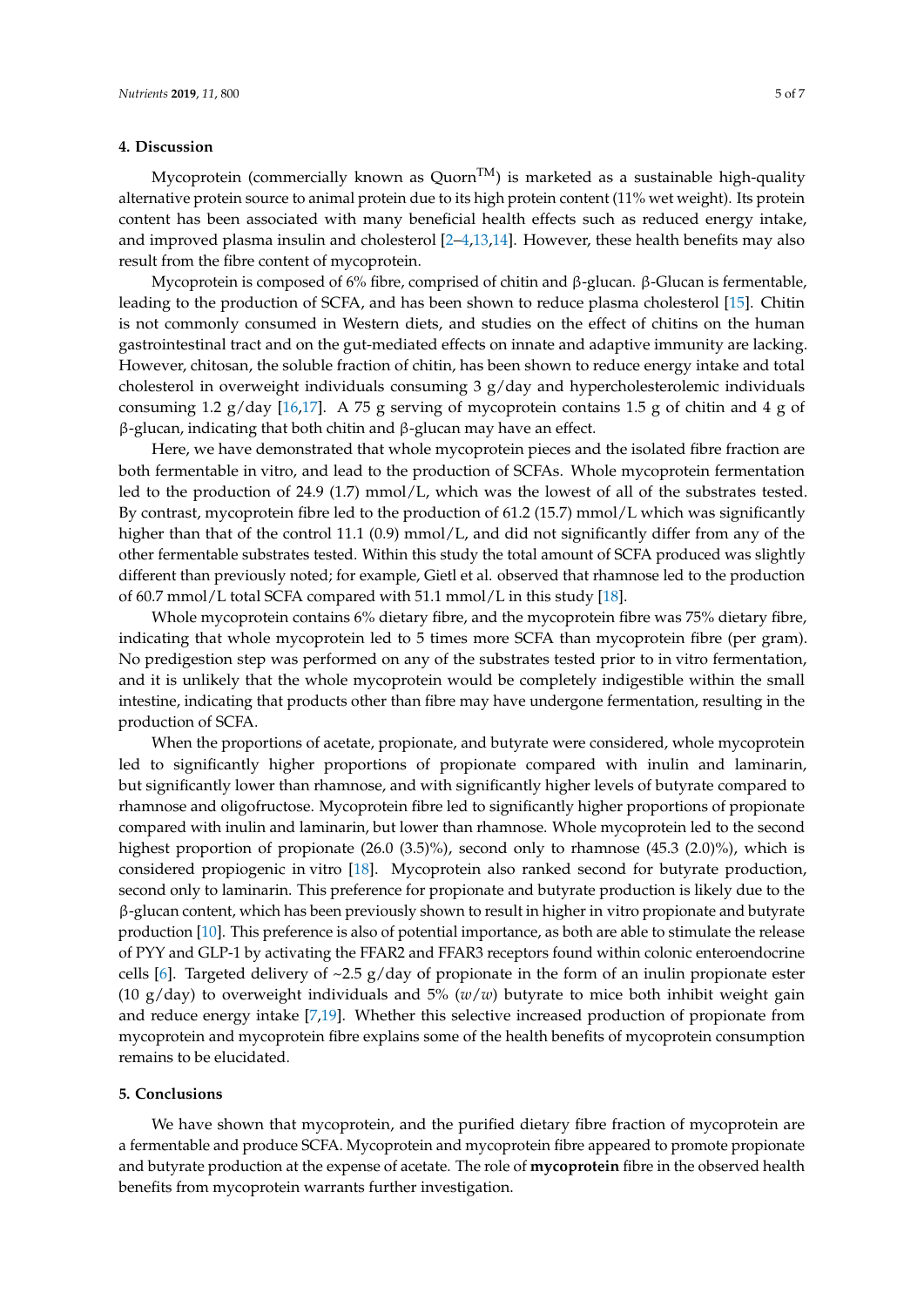**Supplementary Materials:** The following are available online at [http://www.mdpi.com/2072-6643/11/4/800/s1,](http://www.mdpi.com/2072-6643/11/4/800/s1) Table S1: Production of SCFA after 24 h batch fermentation.

**Author Contributions:** H.C.H., C.A.E. and D.J.M. designed the experiments, and wrote the manuscript, H.C.H. performed the experiments and analysis. All authors contributed to writing the manuscript.

**Funding:** This research was funded by a BBSRC DRINC Doctoral Training Grant BB/H532091/1.

**Acknowledgments:** We would like to thank Marlow foods and Tim Finnigan for providing the whole mycoprotein and mycoprotein fibre.

**Conflicts of Interest:** The authors declare no conflict of interest. Marlow foods were not involved in the final assay planning or data analysis.

#### **References**

- <span id="page-5-0"></span>1. Nutritional Profile of QuornTM Mycoprotein. Available online: [https://www.mycoprotein.org/files/](https://www.mycoprotein.org/files/nutritional-profile-of-quorn.pdf) [nutritional-profile-of-quorn.pdf](https://www.mycoprotein.org/files/nutritional-profile-of-quorn.pdf) (accessed on 24 February 2019).
- <span id="page-5-1"></span>2. Bottin, J.H.; Swann, J.R.; Cropp, E.; Chambers, E.S.; Ford, H.E.; Ghatei, M.A.; Frost, G.S. Mycoprotein reduces energy intake and postprandial insulin release without altering glucagon-like peptide-1 and peptide tyrosine-tyrosine concentrations in healthy overweight and obese adults: A randomised-controlled trial. *Br. J. Nutr.* **2016**, *116*, 1–15. [\[CrossRef\]](http://dx.doi.org/10.1017/S0007114516001872) [\[PubMed\]](http://www.ncbi.nlm.nih.gov/pubmed/27198187)
- 3. Burley, V.J.; Paul, A.W.; Blundell, J.E. Influence of a high-fibre food (myco-protein) on appetite: Effects on satiation (within meals) and satiety (following meals). *Eur. J. Clin. Nutr.* **1993**, *47*, 409–418. [\[PubMed\]](http://www.ncbi.nlm.nih.gov/pubmed/8396025)
- <span id="page-5-2"></span>4. Turnbull, W.H.; Walton, J.; Leeds, A.R. Acute effects of mycoprotein on subsequent energy intake and appetite variables. *Am. J. Clin. Nutr.* **1993**, *58*, 507–512. [\[CrossRef\]](http://dx.doi.org/10.1093/ajcn/58.4.507) [\[PubMed\]](http://www.ncbi.nlm.nih.gov/pubmed/8257542)
- <span id="page-5-3"></span>5. Wanders, A.J.; van den Borne, J.J.G.C.; de Graaf, C.; Hulshof, T.; Jonathan, M.C.; Kristensen, M.; Mars, M.; Schols, H.A.; Feskens, E.J.M. Effects of dietary fibre on subjective appetite, energy intake and body weight: A systematic review of randomized controlled trials. *Obes. Rev.* **2011**, *12*, 724–739. [\[CrossRef\]](http://dx.doi.org/10.1111/j.1467-789X.2011.00895.x) [\[PubMed\]](http://www.ncbi.nlm.nih.gov/pubmed/21676152)
- <span id="page-5-4"></span>6. Den Besten, G.; van Eunen, K.; Groen, A.K.; Venema, K.; Reijngoud, D.-J.; Bakker, B.M. The role of short-chain fatty acids in the interplay between diet, gut microbiota, and host energy metabolism. *J. Lipid Res.* **2013**, *54*, 2325–2340. [\[CrossRef\]](http://dx.doi.org/10.1194/jlr.R036012) [\[PubMed\]](http://www.ncbi.nlm.nih.gov/pubmed/23821742)
- <span id="page-5-5"></span>7. Chambers, E.S.; Viardot, A.; Psichas, A.; Morrison, D.J.; Murphy, K.G.; Zac-Varghese, S.E.K.; MacDougall, K.; Preston, T.; Tedford, C.; Finlayson, G.S.; et al. Effects of targeted delivery of propionate to the human colon on appetite regulation, body weight maintenance and adiposity in overweight adults. *Gut* **2015**, *64*, 1744–1754. [\[CrossRef\]](http://dx.doi.org/10.1136/gutjnl-2014-307913) [\[PubMed\]](http://www.ncbi.nlm.nih.gov/pubmed/25500202)
- <span id="page-5-6"></span>8. Deville, C.; Gharbi, M.; Dandrifosse, G.; Peulen, O.; Devillé, C. Study on the effects of laminarin, a polysaccharide from seaweed, on gut characteristics. *J. Sci. Food Agric.* **2007**, *87*, 1717–1725. [\[CrossRef\]](http://dx.doi.org/10.1002/jsfa.2901)
- <span id="page-5-7"></span>9. Wong, K.-H.; Wong, K.-Y.; Kwan, H.-S.; Cheung, P.C.K. Dietary fibers from mushroom sclerotia: 3. In vitro fermentability using human fecal microflora. *J. Agric. Food Chem.* **2005**, *53*, 9407–9412. [\[CrossRef\]](http://dx.doi.org/10.1021/jf051080z) [\[PubMed\]](http://www.ncbi.nlm.nih.gov/pubmed/16302755)
- <span id="page-5-8"></span>10. Hughes, S.A.; Shewry, P.R.; Gibson, G.R.; McCleary, B.V.; Rastall, R.A. In vitro fermentation of oat and barley derived beta-glucans by human faecal microbiota. *FEMS Microbiol. Ecol.* **2008**, *64*, 482–493. [\[CrossRef\]](http://dx.doi.org/10.1111/j.1574-6941.2008.00478.x) [\[PubMed\]](http://www.ncbi.nlm.nih.gov/pubmed/18430007)
- <span id="page-5-9"></span>11. Adiotomre, J.; Eastwood, M.A.; Edwards, C.A.; Brydon, W.G. Dietary fiber: In vitro methods that anticipate nutrition and metabolic activity in humans. *Am. J. Clin. Nutr.* **1990**, *52*, 128–134. [\[CrossRef\]](http://dx.doi.org/10.1093/ajcn/52.1.128) [\[PubMed\]](http://www.ncbi.nlm.nih.gov/pubmed/2163190)
- <span id="page-5-10"></span>12. Harris, H.C.; Edwards, C.A.; Morrison, D.J. Impact of glycosidic bond configuration on short chain fatty acid production from model fermentable carbohydrates by the human gut microbiota. *Nutrients* **2017**, *9*, 26. [\[CrossRef\]](http://dx.doi.org/10.3390/nu9010026) [\[PubMed\]](http://www.ncbi.nlm.nih.gov/pubmed/28045429)
- <span id="page-5-11"></span>13. Turnbull, W.H.; Ward, T. Mycoprotein reduces glycemia and insulinemia when taken with an oralglucose-tolerance test. *Am. J. Clin. Nutr.* **1995**, *61*, 135–140. [\[CrossRef\]](http://dx.doi.org/10.1093/ajcn/61.1.135) [\[PubMed\]](http://www.ncbi.nlm.nih.gov/pubmed/7825525)
- <span id="page-5-12"></span>14. Ruxton, C.H.S.; McMillan, B. The impact of mycoprotein on blood cholesterol levels: A pilot study. *Br. Food J.* **2010**, *112*, 1092–1101. [\[CrossRef\]](http://dx.doi.org/10.1108/00070701011080221)
- <span id="page-5-13"></span>15. Ho, H.V.T.; Sievenpiper, J.L.; Zurbau, A.; Blanco Mejia, S.; Jovanovski, E.; Au-Yeung, F.; Jenkins, A.L.; Vuksan, V. The effect of oat beta-glucan on LDL-cholesterol, non-HDL-cholesterol and apoB for CVD risk reduction: A systematic review and meta-analysis of randomised-controlled trials. *Br. J. Nutr.* **2016**, *116*, 1369–1382. [\[CrossRef\]](http://dx.doi.org/10.1017/S000711451600341X) [\[PubMed\]](http://www.ncbi.nlm.nih.gov/pubmed/27724985)